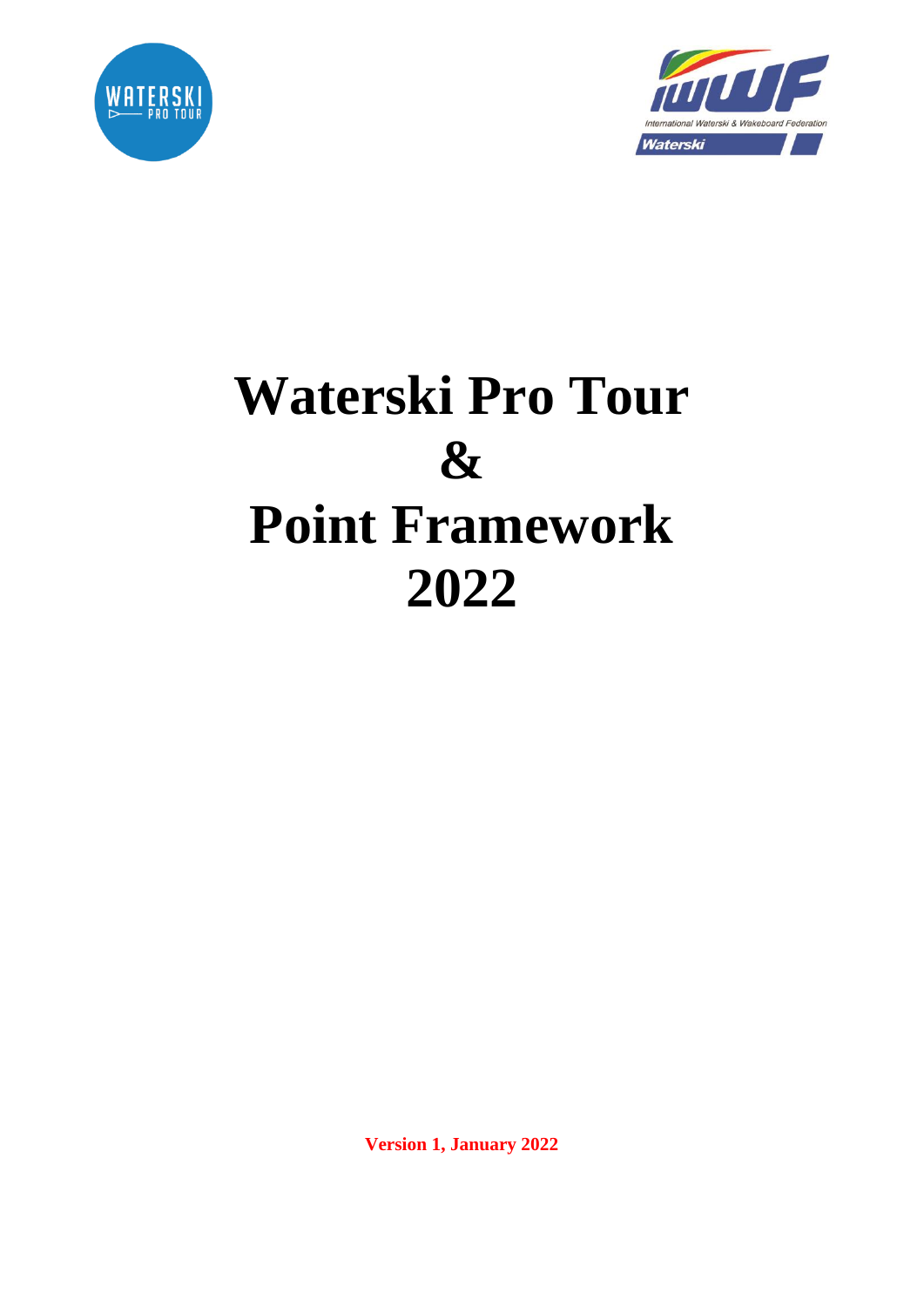# **Contents**

| 1. |                                                                                   |  |  |  |  |  |
|----|-----------------------------------------------------------------------------------|--|--|--|--|--|
| 2. |                                                                                   |  |  |  |  |  |
| 3. |                                                                                   |  |  |  |  |  |
| 4. |                                                                                   |  |  |  |  |  |
| 5. |                                                                                   |  |  |  |  |  |
| 6. |                                                                                   |  |  |  |  |  |
| 7. |                                                                                   |  |  |  |  |  |
| 8. | a) Final Date for Confirmation of Number of Events that affect Pro Point Totals 7 |  |  |  |  |  |
| 9. |                                                                                   |  |  |  |  |  |
|    |                                                                                   |  |  |  |  |  |
|    |                                                                                   |  |  |  |  |  |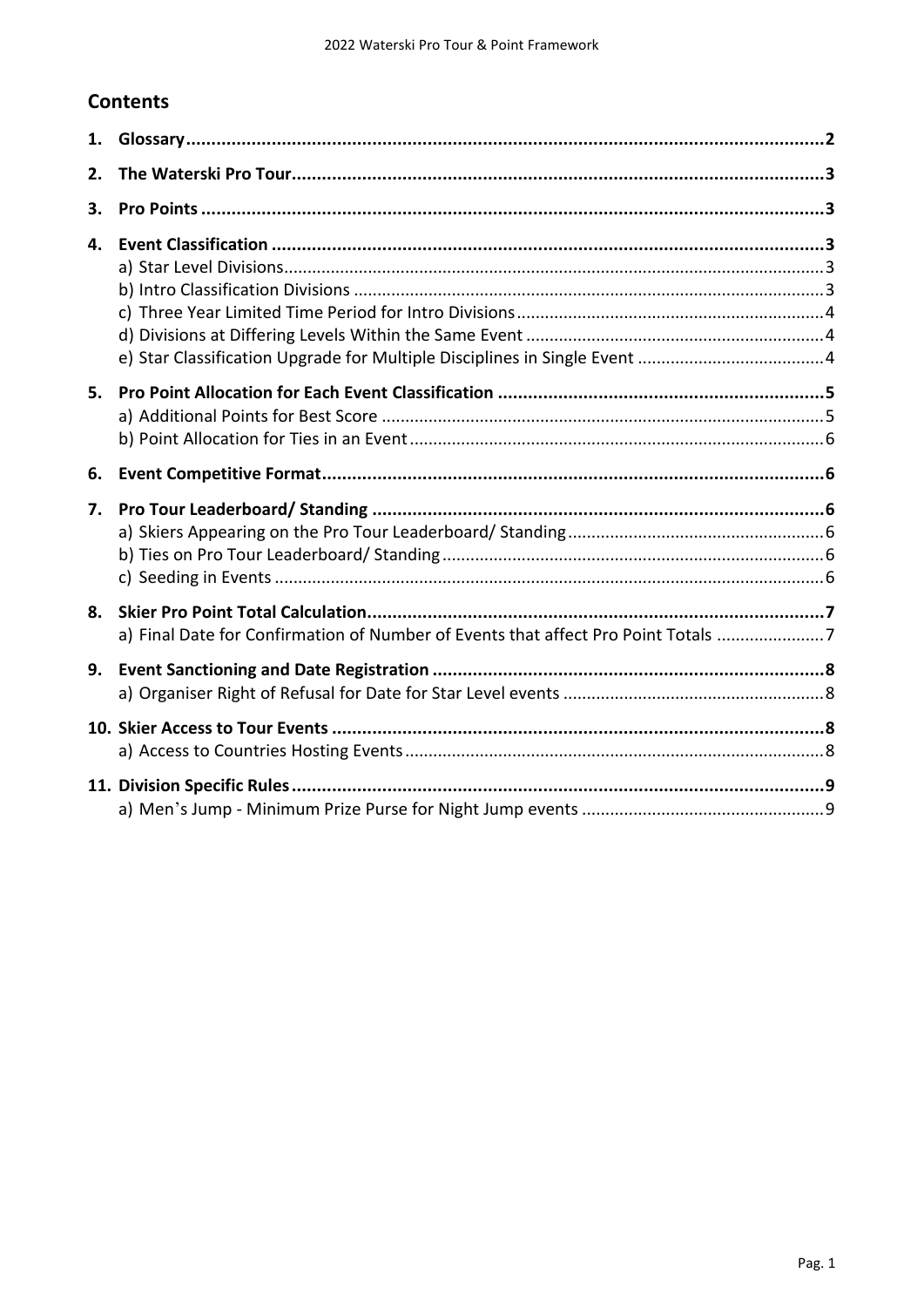# **Waterski Pro Tour & Points Framework**

# <span id="page-2-0"></span>**1. Glossary**

#### **- Discipline**

A form of the three traditional types of competitive waterskiing: slalom, tricks or jump.

#### **- Division**

A discipline involving only one gender. Eg Women's Jump

#### **- Event**

A tournament at which skiers compete for Pro Points and Prize Money in one or more disciplines.

#### **- Event Classification Level**

The Star or Intro classification that each event belongs to based on a variety of factors including financial prize budget, webcast etc.

#### **- Pro Points**

The points awarded to skiers at WaterSki Pro Tour events based on their final competitive placement.

#### **- Pro Point Total**

The total of each skier's points from a set number of the season's events that determine placement on the WaterSki Pro Tour Leaderboard or Standing.

## **- Pro Tour Leaderboard**

The running ranking of skier placement based on Pro Point Total during the season.

#### **- Pro Tour Standing**

The final ranking of skier placement based on Pro Point Total at the end of a given season.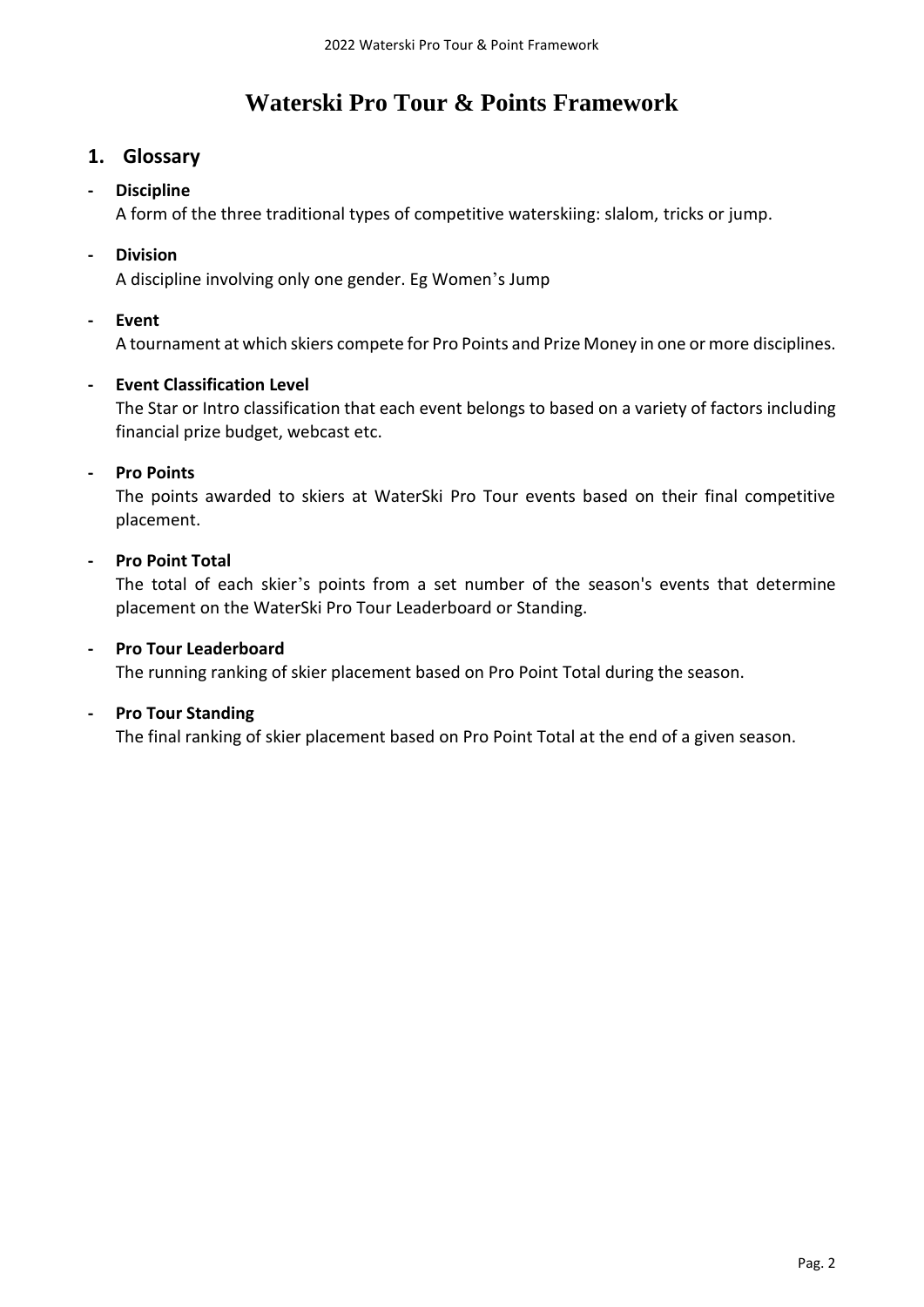# <span id="page-3-0"></span>**2. The Waterski Pro Tour**

The Waterski Pro Tour is a yearly series of water ski events in the disciplines of slalom, jump and trick, competed in by both men and women. Each division (the gender-specific category for each discipline) has its own Tour Leaderboard for men and women that is updated throughout the year. This culminate with the end of year Pro Standing in which placements for the season are finalized and a Champion is crowned in each division.

# <span id="page-3-1"></span>**3. Pro Points**

Each event on the Waterski Pro Tour award Pro Points to the competing skiers in accordance with their final competitive position. The number of Pro Points allocated to each position is determined by each event's respective Star/ Intro level classification.

# <span id="page-3-2"></span>**4. Event Classification**

The divisions within each event are categorized as belonging to one of eight "Star" or **three** "Intro" classifications (11 total classifications). This classification determines how many Pro Points are on offer to the participating skiers.

The classification that each division within an event belongs to relies on a variety of factors including financial prize budget, webcast etc.

#### <span id="page-3-3"></span>**a) Star Level Divisions**

For an event's division to be classified as a Star Level division, it must provide all of the following:

- Webcast
- Live Web-Based Scoring System
- Tournament Bibs
- IWWF Ratified boat path monitoring (for applicable disciplines)

#### Beyond these requirements the Star Level is defined by the total prize purse per division:

| <b>Star Level Classification</b> | <b>Minimum Prize Purse per Division (in USD)</b> |
|----------------------------------|--------------------------------------------------|
| 8 star                           | 48k+                                             |
| 7 star                           | 39k                                              |
| 6 star                           | <b>30k</b>                                       |
| 5 star                           | 24k                                              |
| 4 star                           | <b>21k</b>                                       |
| 3 star                           | <b>18k</b>                                       |
| 2 star                           | <b>15k</b>                                       |
| 1 star                           | 12k                                              |

#### <span id="page-3-4"></span>**b) Intro Classification Divisions**

For an event's division to be classified as an Intro Level division, it must provide all of the following:

- Live Web-Based Scoring System
- IWWF Ratified boat path monitoring (for applicable disciplines)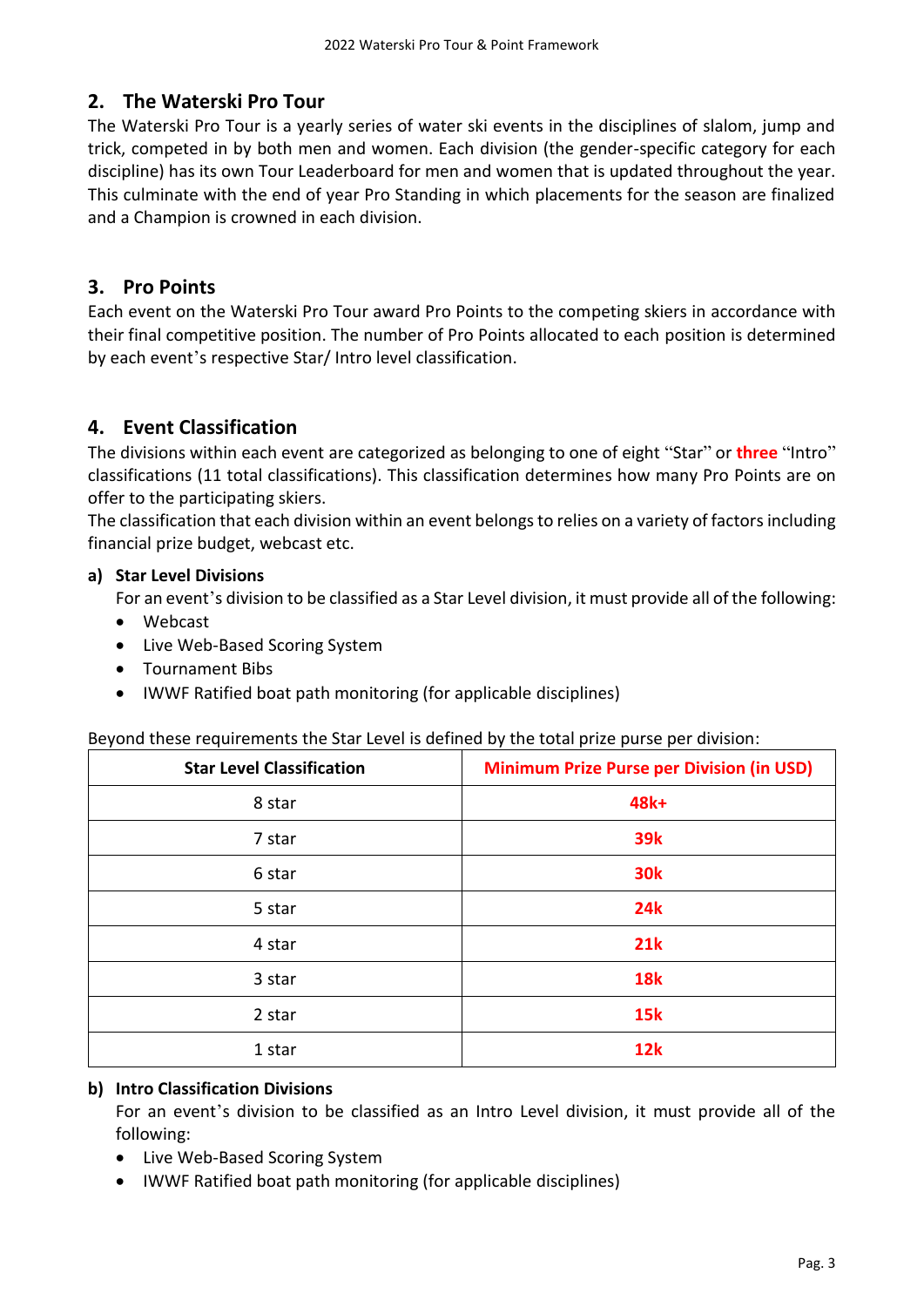Beyond these requirements the Intro Classification is defined by the total prize purse per division :

| <b>Intro Level Classification</b> | <b>Minimum Prize Purse per Division (in USD)</b> |
|-----------------------------------|--------------------------------------------------|
| Intro 3                           | <b>10k</b>                                       |
| Intro 2                           | 7.5k                                             |
| Intro 1                           | 5k                                               |

#### <span id="page-4-0"></span>**c) Three Year Limited Time Period for Intro Divisions**

- 1) Intro divisions can be upgraded to Star classification in the second or third year if the event organiser wishes. However, Intro divisions can only remain at an Intro classification for **a maximum of three years**. After this, the event must upgrade this division to a Star Level classification or the division will lose Pro Tour status.
- 2) If a division starts at Intro 1, it must move up to Intro 2 for the second year **and then again to Intro 3 for the third year** before again moving to a 1 Star or higher classification for the **fourth** year.
- **3) A division starting at Intro 2 may repeat a year at the same level before moving up to Intro 3 for the third year and then up to a 1 Star or higher classification for the fourth year.**
- **4) If a division starts at Intro 3, it may remain at the same classification for the second and third year before moving up to 1 Star or higher classification for the fourth year.**
- 5) Once a division has reached a Star Level classification it cannot go back down to Intro.

#### <span id="page-4-1"></span>**d) Divisions at Differing Levels Within the Same Event**

Divisions within an event can be classified at any of the eight Star or three Intro classifications. However, they must also adhere to following:

• Within each event, each division at a Star level must be within one Star classification of the corresponding division of that discipline.

*Ie. It is permitted for the Women's Slalom division to have a Prize Purse of \$15,000 (2 Star) if the Men's Slalom division's Prize Purse is \$12,000 (1 Star).*

*It is not permitted for Men's Slalom division to have a Prize Purse of \$18,000 (3 Star) if the Women's Slalom division has Prize Purse of \$12,000 (1 Star).*

*The exception to this is when an event that has previously only had one division of the two from a certain discipline. The event can add the corresponding discipline at an Intro level as it aims to build it up to a point closer to parity. When the new division moves to a Star level it must increase by at least one Star classification every year until it is within one Star classification*.

- **For a division to reach 4 Star classification, the corresponding division of that discipline must be present at the event, regardless of prize purse. If, within an event, one division has a \$21k or greater prize purse but the corresponding division in that discipline is not present, that division will be classified as 3 Star.**
- **If an event has multiple disciplines, each discipline can be separated by any number of Star or Intro classifications so long as the two divisions within any discipline are within a single classification of one another (except during the new division introduction process as described above). This is to allow for existing events that only contain one discipline to bring in newer disciplines and build them sustainably within the event for the future.**

#### <span id="page-4-2"></span>**e) Star Classification Upgrade for Multiple Disciplines in Single Event**

If an event contains **both divisions in the same discipline** (ie both genders are represented) at a Star classification, the Star classification for both divisions will be upgraded one Star classification level from the level they would usually qualify for based on Prize Money. This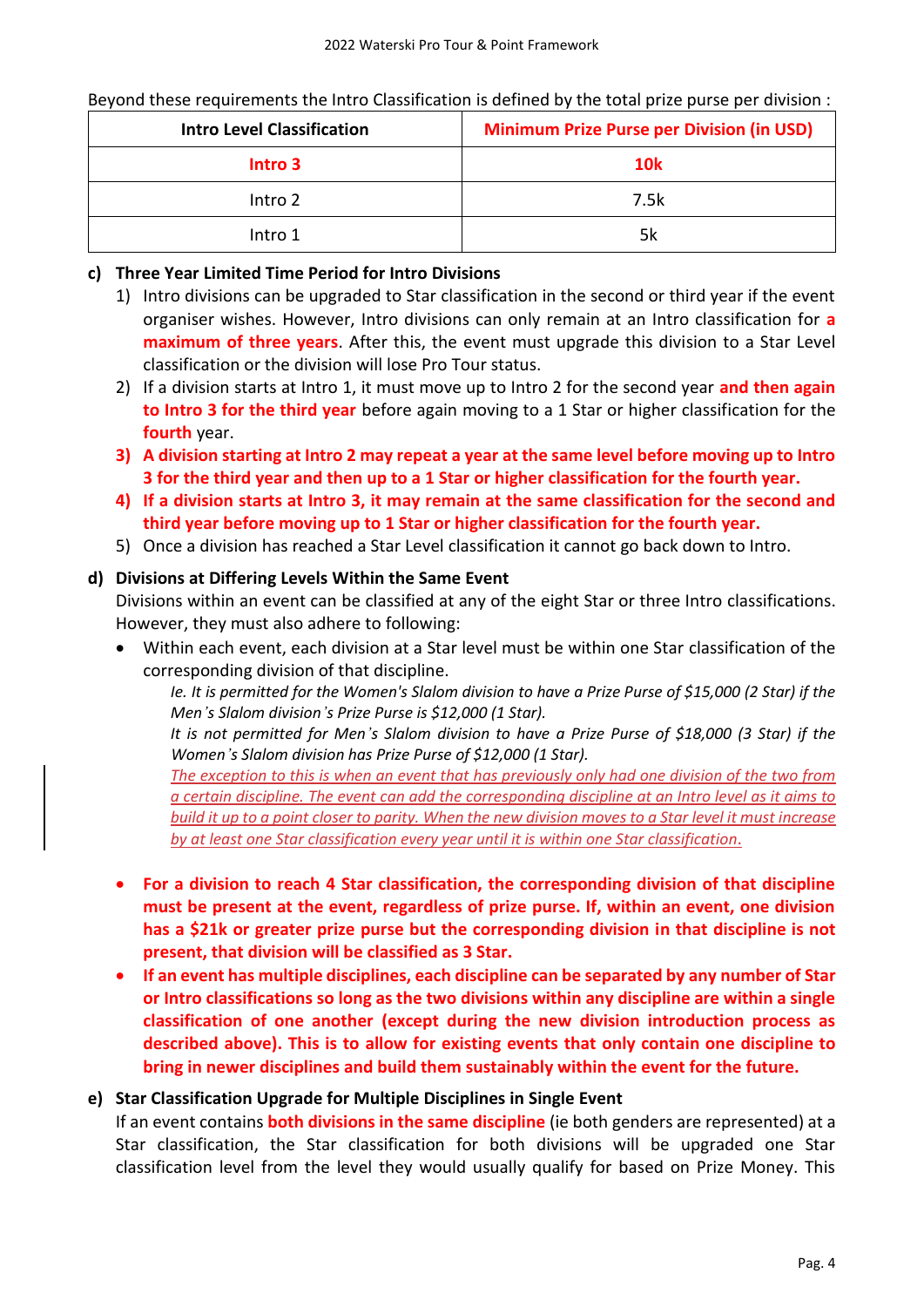reflects the added value of having both divisions involved in Tour events in the effort to promote water skiing.

*Ie. An event with \$15,000 for only men's slalom would usually qualify for 2 Star classification. If the organiser additionally includes women's slalom at \$12,000 (usually 1 Star classification), both divisions are upgraded to 3 and 2 Star respectively.*

**Events which have multiple divisions where both genders are not represented in the same discipline will not be upgraded any Star Level.**

*Ie. An event at 2 Star for Men's Slalom and 2 Star for Men's Jump (but no other divisions) will not receive upgrades in either division.*

This classification upgrade only concerns Star Level classification divisions. The inclusion of an Intro division will not result in an upgrade in Star level to either discipline. Similarly, the inclusion of more than one Intro division will not receive an upgrade in terms of Pro Tour points.

**Each division may only ever be upgraded by a single Star level**. The addition of extra disciplines does not result in further upgrades beyond the initial single level upgrade.

| <b>Minimum Prize Money</b><br>(Per Division) | 48k+           | 39k            | 30k            | 24k            | 21k            | <b>18k</b>     | 15k            | 12k            | <b>10k</b>     | 7.5k               | 5k             |
|----------------------------------------------|----------------|----------------|----------------|----------------|----------------|----------------|----------------|----------------|----------------|--------------------|----------------|
| <b>Placement</b>                             | 8 Star         | 7 Star         | 6 Star         | 5 Star         | 4 Star         | 3 Star         | 2 Star         | 1 Star         | Intro 3        | Intro <sub>2</sub> | Intro 1        |
| 1st                                          | 160            | 130            | 100            | 80             | 70             | 60             | 50             | 40             | 34             | 25                 | 16             |
| 2nd                                          | 128            | 104            | 80             | 64             | 56             | 48             | 40             | 32             | 27             | 20                 | 12             |
| 3rd                                          | 104            | 87             | 66             | 52             | 47             | 40             | 33             | 26             | 22             | 16                 | 9              |
| 4th                                          | 80             | 65             | 50             | 40             | 35             | 30             | 25             | 20             | 17             | 12                 | $\overline{7}$ |
| 5th                                          | 64             | 52             | 40             | 32             | 28             | 24             | 20             | 16             | 13             | 9                  | 5              |
| 6th                                          | 52             | 39             | 30             | 26             | 22             | 18             | 15             | 12             | 9              | 6                  | 3              |
| 7th                                          | 38             | 28             | 20             | 19             | 16             | 13             | 10             | 8              | 5              | 3                  | $\overline{2}$ |
| 8th                                          | 28             | 22             | 16             | 14             | 12             | 10             | 8              | 5              | $\overline{2}$ | $\mathbf{1}$       | $\mathbf{1}$   |
| 9th                                          | 20             | 13             | 11             | 10             | 8              | 6              | 4              | 3              |                |                    |                |
| 10th                                         | 16             | 9              | 9              | 8              | 6              | 4              | 3              | $\overline{2}$ |                |                    |                |
| 11th                                         | 8              | 4              | 4              | 4              | 4              | $\overline{2}$ | $\overline{2}$ | $\mathbf{1}$   |                |                    |                |
| 12th                                         | 4              | $\overline{2}$ | $\overline{2}$ | $\overline{2}$ | $\overline{2}$ | $\mathbf{1}$   | $\mathbf{1}$   | $\mathbf{1}$   |                |                    |                |
| <b>Best Score</b>                            | $\overline{2}$ | $\overline{2}$ | $\overline{2}$ | $\overline{2}$ | $\overline{2}$ | $\overline{2}$ | $\overline{2}$ | $\overline{2}$ |                |                    |                |

# <span id="page-5-0"></span>**5. Pro Point Allocation for Each Event Classification**

#### <span id="page-5-1"></span>**a) Additional Points for Best Score**

The skier who performs the outright best score of a **Star Level division**, regardless of final placement, is awarded 2 points in addition to any Pro Points awarded for competitive placement. The best score can be performed in any round of the event. If multiple skiers tie for best score 0 points are awarded.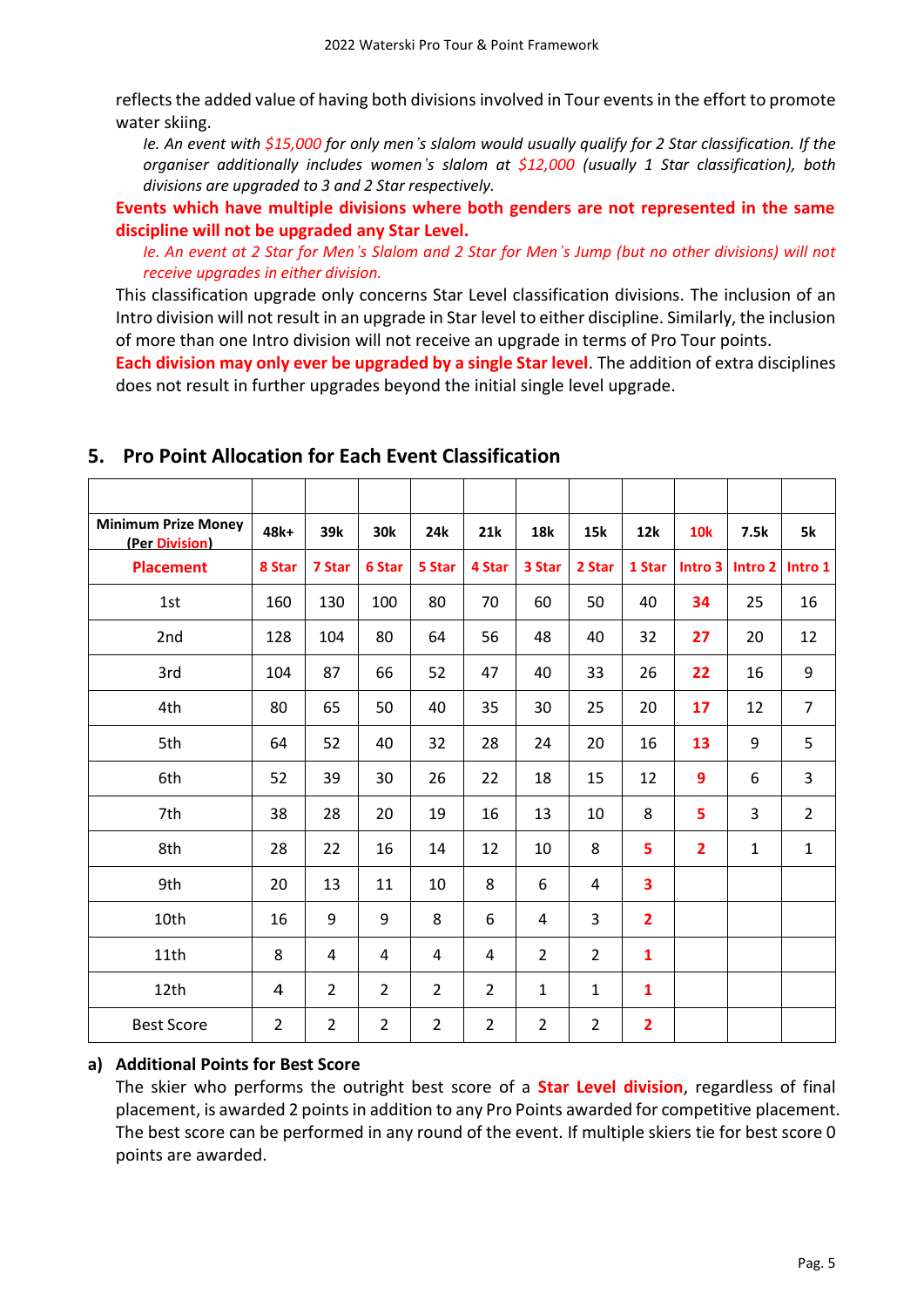#### <span id="page-6-0"></span>**b) Point Allocation for Ties in an Event**

Should there be a tie in **a division**, the Pro Points for that placement and as many further placements as are involved in the tie are added up and divided evenly between all tied skiers.

The number of points will be rounded to the nearest whole number.

*eg. There is a three way tie for 3rd in a 2 Star event. 33, 25 and 20 are added to make 78 and split to make 26. Each skier in the tie receives 26 points.*

**Pro Points allocation and prize money payout for placement are aligned. If ties are broken at an event for prize money payout, Pro Points will be awarded in the same way.**

#### <span id="page-6-1"></span>**6. Event Competitive Format**

Each event may use a competitive format of its choosing. For continuity, simplicity for the viewer and webcast communication team, it is encouraged that the format used is taken from the Waterski Pro Tour endorsed format list (see separate document). If a different format is used, it must be outlined in writing and submitted at least 45 days prior to the event for publication and dissemination.

#### <span id="page-6-2"></span>**7. Pro Tour Leaderboard/ Standing**

The Pro Standing/ Tour Leaderboard ranks the skiers according to their Pro Point Total. The skier with the highest Pro Point Total is 1st and so on down the list. At the end of the year after the last event, the final Pro Standing reflects each skier's final position. The number 1 ranked skier on the list is crowned Pro Tour Champion.

During the season, when there are still events that can add to a skier's Pro Point Total, the ongoing ranking is called the Pro Tour Leaderboard. At the end of the season when placements have been finalized the ranking is called the Pro Standing.

The Pro Tour Leaderboard and Standing is calculated on a yearly basis starting on the first day of the calendar year. At this point each skier will start with 0 points. Pro Points are added throughout the season immediately upon the completion of each Pro Tour event, updating the Pro Tour Leaderboard.

#### <span id="page-6-3"></span>**a) Skiers Appearing on the Pro Tour Leaderboard/ Standing**

Only those skiers who have collected points appear on the Pro Tour Leaderboard or Standing. There is no placement for those with 0 Pro Points.

#### <span id="page-6-4"></span>**b) Ties on Pro Tour Leaderboard/ Standing**

If there is a Pro Point Total tie on the Pro Tour Leaderboard at any time during the season the skiers involved remain tied for that place.

If at the end of the season there is a Pro Point total tie involving two or more skiers on the Pro Standing, **each skier's next highest scoring event is taken into account beyond those already involved in the calculation (see calculation criteria below) to break the tie**. Should there still be a tie, then as many extra events are taken into account as are needed to break the tie. If a tie still remains it is broken by the best position in a 5 star event, followed by the next 5 star event and so on. If a tie still remains it is broken by the best position in a 4 star event followed by the next 4 star events, then 3 Star and so on.

#### <span id="page-6-5"></span>**c) Seeding in Events**

The current Pro Tour Leaderboard (as adjusted after each event) is used for seeding skiers for each Pro Tour event throughout the season. Any ties on the Leaderboard are broken for the seeding with regards to the previous year's final Pro Standing. Tied skiers who did not appear on the previous years Pro Standing are seeded **according to the most recent IWWF Dynamic List**.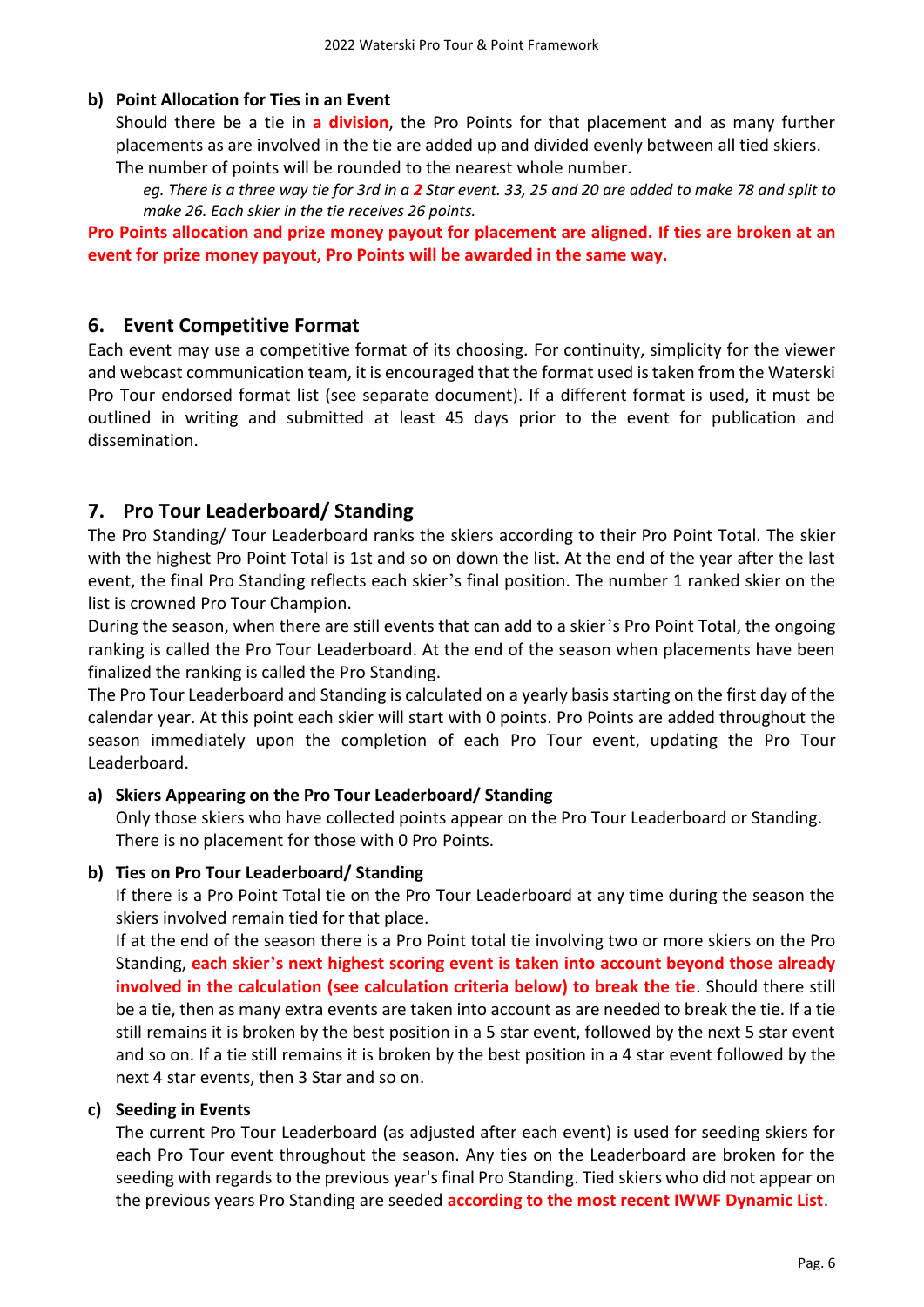For the first Pro Tour event of the season, the previous year's Pro Standing is used for seeding. Skiers who did not appear on the previous year's Pro Standing are seeded **according to the most recent IWWF Dynamic List**.

From the second event of the season onwards, those not on the Leaderboard (as they have 0 Pro Points) are seeded with regards to the previous year's Standing. Skiers with 0 Pro Points in the current year who did not appear on the previous years Pro Standing are seeded according to the most recent IWWF Dynamic List .

*Eg: The end of year Pro Standing for the previous year had Skier A in 1st, Skier B in 2nd and Skier C in 3rd.*

*In the new year Skier B and Skier C enter the first event. Skier B will be top seed with Skier C 2nd seed. Skier B wins the first event and Skier C comes 2nd. Skier B and C are 1st and 2nd respectively on the updated Leaderboard.*

*Skier A, Skier B and Skier C all enter the second event. Because Skier B and Skier C have the most points for the current year they are seeded 1 and 2 respectively. Skier A has no points. Skier A will be seeded below all the skiers who were awarded points in the first event (who are therefore on the Pro Tour Leaderboard) but above all the skiers who do not yet have points for the current year.*

# <span id="page-7-0"></span>**8. Skier Pro Point Total Calculation**

Not all events are necessarily taken into account when calculating each skier's yearly Pro Point Total that defines their position on the Pro Tour Leaderboard and ultimately Pro Tour Standing.

Only **Star Level events** will affect the total number taken towards the Pro Point Total. **Intro Level events** will not affect the number of events taken into account. However, skiers may accumulate points towards their Pro Point Total by competing in these events.

(If **Star Level events** count for less than 50% of the total events of the season, **for any division**, then events with \$9000 or more count as if they are **Star Level events** for calculating how many events that contribute to Pro Point Total.)

#### <span id="page-7-1"></span>**a) Final Date for Confirmation of Number of Events that affect Pro Point Totals**

**The number of events that will contribute to the Pro Point Total will be confirmed and finalized on April 30th of each year. Any events that are added after this date will not increase the number of events that contribute to the Pro Point Total. Skiers may, however, earn Pro Points at these events**.

| <b>Confirmed Number of Star Level Event</b><br>(per division) prior to April 30th | <b>Number of Events that Contribute to</b><br><b>Pro Point Total</b> |
|-----------------------------------------------------------------------------------|----------------------------------------------------------------------|
| 1                                                                                 | 1                                                                    |
| 2 or 3                                                                            | 2                                                                    |
| 4 or 5                                                                            | 3                                                                    |
| 6                                                                                 | 4                                                                    |
| 7,8 or 9                                                                          | 5                                                                    |
| 10 or 11                                                                          | 6                                                                    |
| 12 or 13                                                                          | 7                                                                    |
| 14 or 15                                                                          | 8                                                                    |
| <b>Etc</b>                                                                        |                                                                      |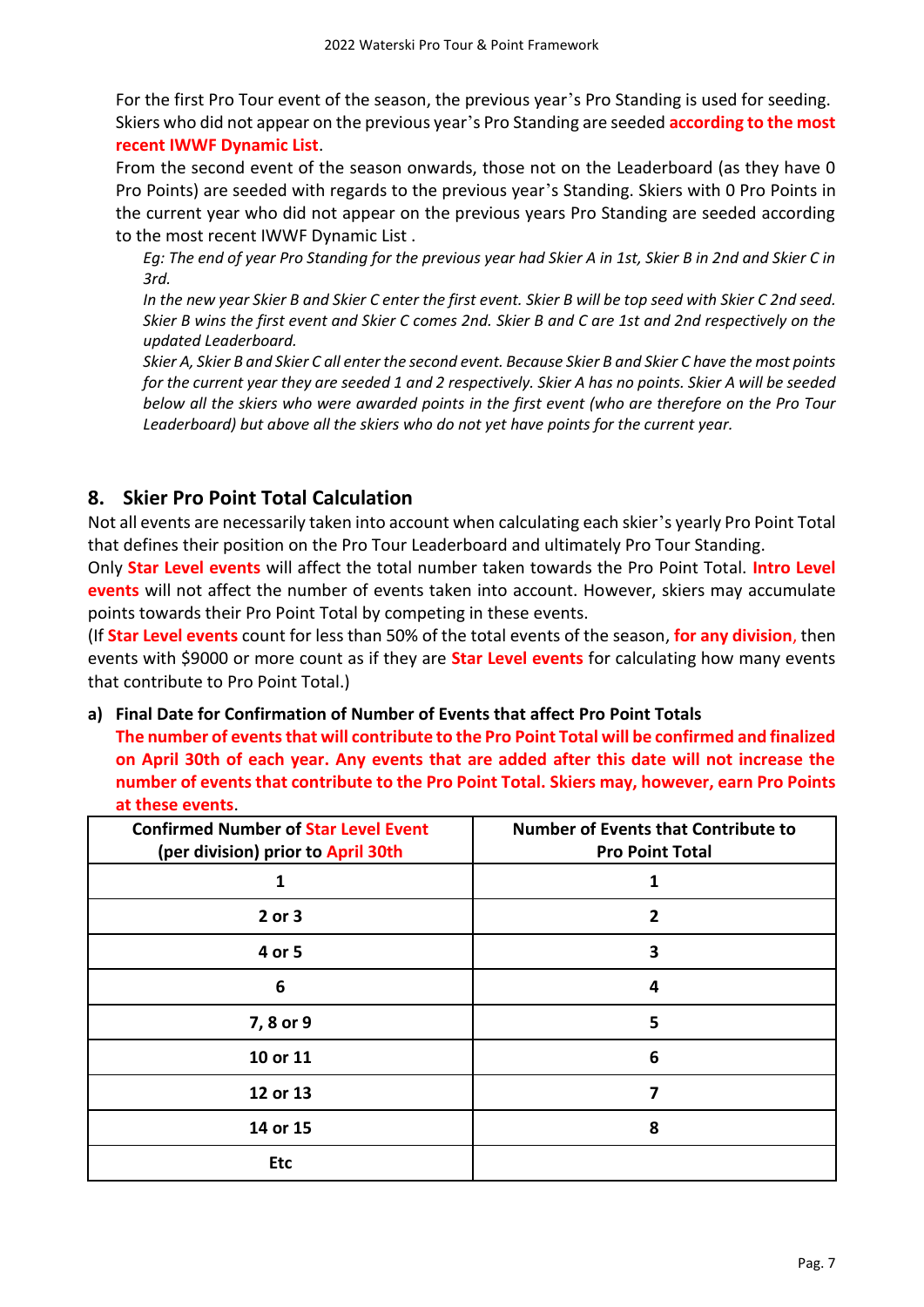# <span id="page-8-0"></span>**9. Event Sanctioning and Date Registration**

No Star classification tour events involving the same division can overlap. Once an event is registered no other event may take that date. Intro classification events may occur simultaneously to one another but cannot overlap with a Star classification event. However, events involving different divisions may occur simultaneously.

*Ie. A Star classification event only involving men's slalom is registered on a certain date.*

*A Star classification event involving only women's slalom may be registered for that date in another part of the world.*

All event requests must include commitment to the Prize Purse of each division with Webcast plans etc detailed. Prize Money must be detailed in US Dollars.

Organisers may request a date for their event up to one year in advance. The latest date for a request is 45 days in advance of the proposed start of the event. No event registered later than this may be included in the Pro Tour.

Should an already registered event decide to upgrade their Star status (eg. new sponsorship allowing extra Prize Money or other qualifying criterion), it must be requested at least 45 days before the start of the event, in fairness to the skiers and their travel plans. An event can be downgraded to a lower classification due to non-compliance with classification requirements at any time. In this situation, beyond the loss of the previous Star rating for the current year, the event loses any right of refusal protection for the following year.

#### <span id="page-8-1"></span>**a) Organiser Right of Refusal for Date for Star Level events**

After the successful execution of a **Star Level** event, the organiser has first right of refusal for that date/ weekend of the following year. This right is held up until the end of that calendar year or 6 months prior to the date in question, whichever is first.

Should a different event organiser request the date of a current year event for the following year prior to the expiration of the right of refusal and before the current year organiser has registered, the current year event organiser must either confirm their plan to hold their event within 30 days or before the right of refusal finishes (whichever is first) or surrender the date. No Star Level event can have its date taken by another event if it is confirmed for the following year within 30 days or before the right of refusal finishes (whichever is first), even if the newly proposed event is of a higher Star level.

# <span id="page-8-2"></span>**10. Skier Access to Tour Events**

There is to be no requirement beyond an entry fee and minimum score/ranking placement for a skier to enter a Tour event. The exception to this is when an event has a qualification criteria involving an invitation. The criteria for invitation events must be performance-based e.g. winner of certain events etc. Currently this exception only includes the US Masters. Any new events that propose such a requirement will have to be approved by the Pro Tour Committee in order to acquire Pro Tour status.

#### <span id="page-8-3"></span>**a) Access to Countries Hosting Events**

Pro Tour events must be accessible to the field of competitors. Only events where skiers have the ability to enter the country will be eligible for the Tour. If a proposed event is to be held in a country with travel sanctions to the point that a significant part of the field will not be able to enter, the event will not be eligible for Tour event status. If a travel restriction comes into place after Tour status has been awarded, Tour status may be taken away.

**The Tour status of an event will not be affected if the country hosting an event requires visiting athletes to be vaccinated or to undergo a testing protocol.**